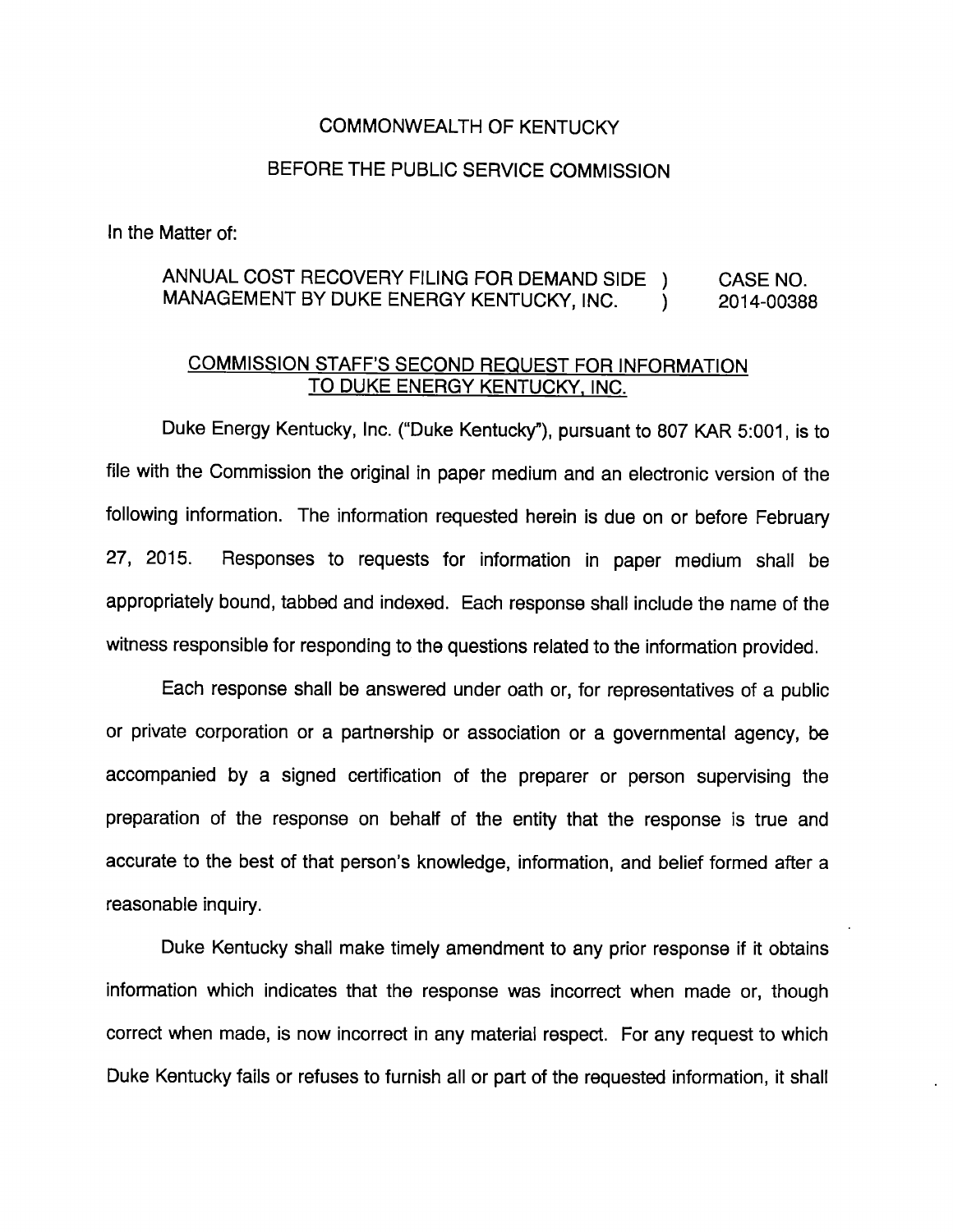provide a written explanation of the specific grounds for its failure to completely and precisely respond.

Careful attention should be given to copied material to ensure that it is legible. When the requested information has been previously provided in this proceeding in the requested format, reference may be made to the specific location of that information in responding to this request. When filing a paper containing personal information, Duke Kentucky shall, in accordance with 807 KAR 5:001, Section 4(10), encrypt or redact the paper so that personal information cannot be read.

1. Refer to the Application, Appendix B, page 1.

a. Provide an explanation and support for the gas and electric amounts in the 2013 Reconciliation.

b. Refer to columns 11 and 12 for Residential Programs. Provide by month and year, in Excel spreadsheet format with formulas intact and all cells unprotected, the applicable gas and electric demand-side management ("DSM") rates charged and the corresponding monthly revenues collected. If this information was collected for a period prior to July 2013 through June 2014, provide updated information for a time period through December 31, 2014.

c. Refer to column 8 for Commercial Programs. Provide by month and year, in Excel spreadsheet format with formulas intact and all cells unprotected, the applicable DSM rates charged and the corresponding monthly revenues collected. If this information was collected for a period prior to July 2013 through June 2014, provide updated information for a time period through December 2014

 $-2-$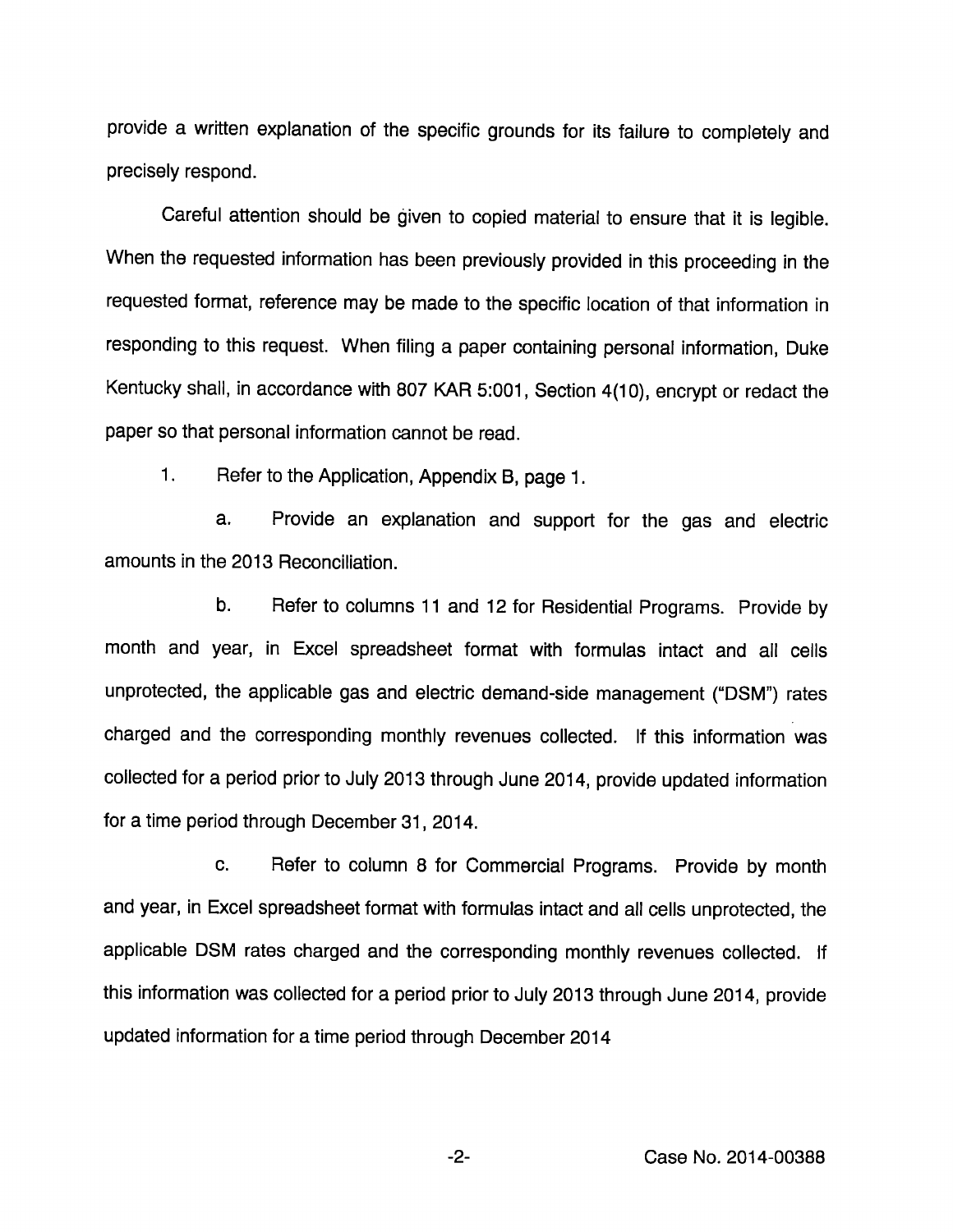d. Provide by month and year, in Excel spreadsheet format with formulas intact and all cells unprotected, the applicable DSM rate charged and the corresponding monthly revenues collected for the Power Share program. If this Information was collected for a period prior to July 2013 through June 2014, provide updated information for a time period through December 31, 2014.

2. Refer to the response to Commission Staffs First Request for Information ("Staff's First Request"), Item 1.b.

a. Provide the percentage of total residential gas sales that is represented by the 26,044 Ccf load Impact shown on Attachment b. Summary of Load Impacts July 2013 through June 2014.

b. Provide the percentage of total residential gas sales that is represented by the individual load impacts for each residential program shown on Attachment b. Summary of Load Impacts July 2013 through June 2014.

c. Provide the percentage of total residential electric sales that is represented by the 26,933,728 kWh load Impact shown on Attachment b. Summary of Load Impacts July 2013 through June 2014.

d. Provide the percentage of total residential electric sales that is represented by the individual load impacts for each residential program shown on Attachment b. Summary of Load Impacts July 2013 through June 2014

3. Refer to the response to Staffs First Request, Item 12. Confirm that the average estimated annual DSMR rider cost for electric customers is projected to Increase approximately 52 percent, while the projected average annual DSMR rider cost for gas customers is more than double the current cost.

-3- Case No. 2014-00388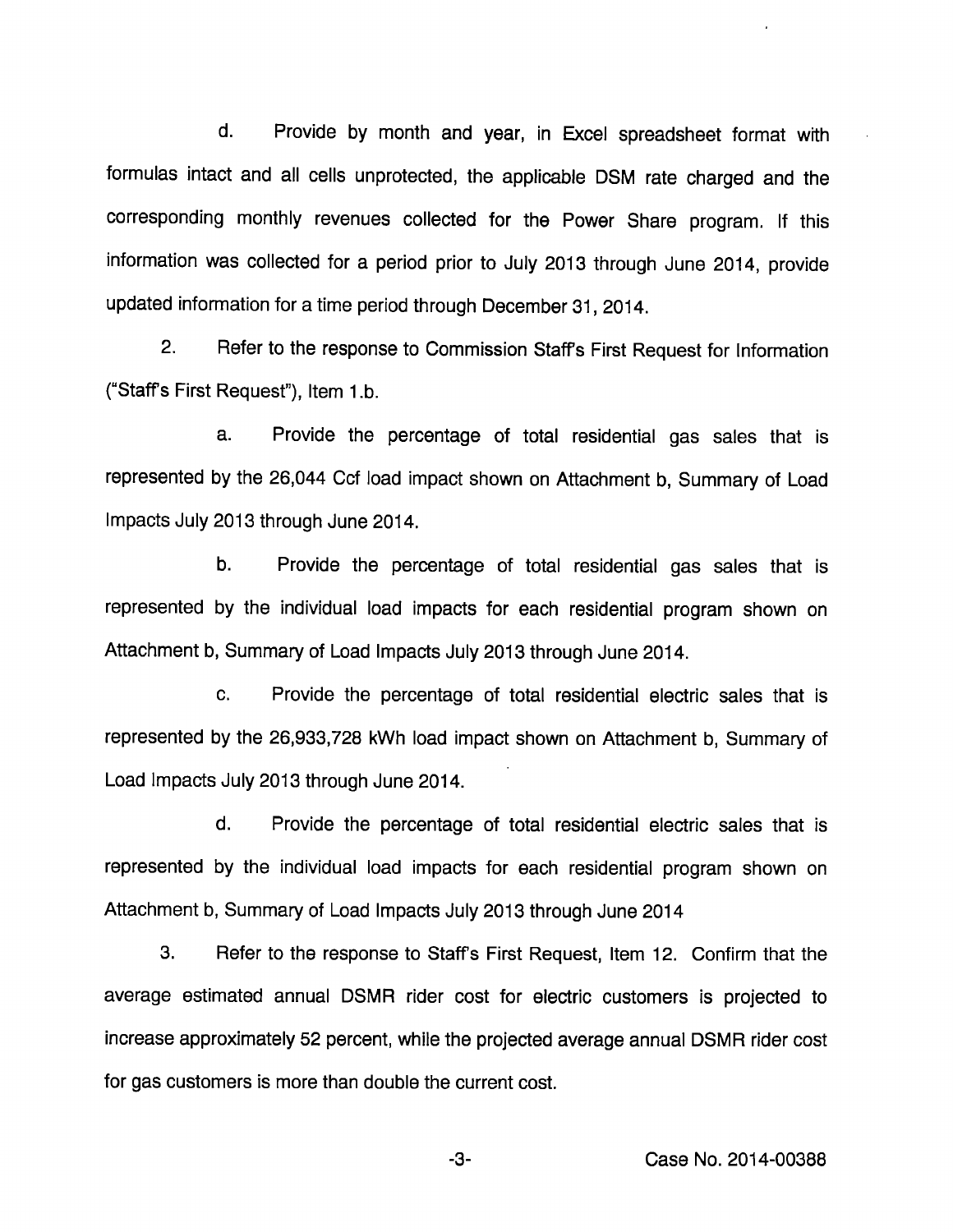4. Refer to the response to Staff's First Request, Item 13.

a. Based on Duke Kentucky's allocation methodology discussed in the response to subparts a. and b. of this request, show the cost allocations to electric customers and gas customers, respectively, for every Residential Smart Saver Program measure shown on pages 1 and 2 of Attachment C.

b. In Excel spreadsheet format with formulas intact and all cells unprotected, and in a format similar to that used in Attachment C, provide the same information by measure, indicating whether the measure is specifically targeted to gas and/or electric, the projected participants by gas and/or electric, projected savings by Ccf and/or kWh, projected gas and/or electric program costs resulting from application of the measure, and the projected lost revenues by gas and/or electric.

c. In Excel spreadsheet format with formulas intact and all cells unprotected, provide for measure RCFL Opt-In Free CFLs the number and wattage of compact florescent light ("CFL") bulbs distributed, the time period for the lost revenues, and kWh savings per CFL.

d. Irrespective of Duke Kentucky's allocation methodology, for every Residential Smart Saver Program measure shown on pages 1 and 2 of Attachment C, show allocations of Projected Program Costs and Projected Lost Revenues between electric and gas customers based on:

(1) Saturation of electric vs. gas water heating for Faucet Aerators, Showerheads, and Pipe Wrap measures;

(2) 100 percent to electric customers for Heat Pump Water Heater, Pool Pump, all lighting. Central Air Conditioner, and Heat Pump measures; and

-4- Case No. 2014-00388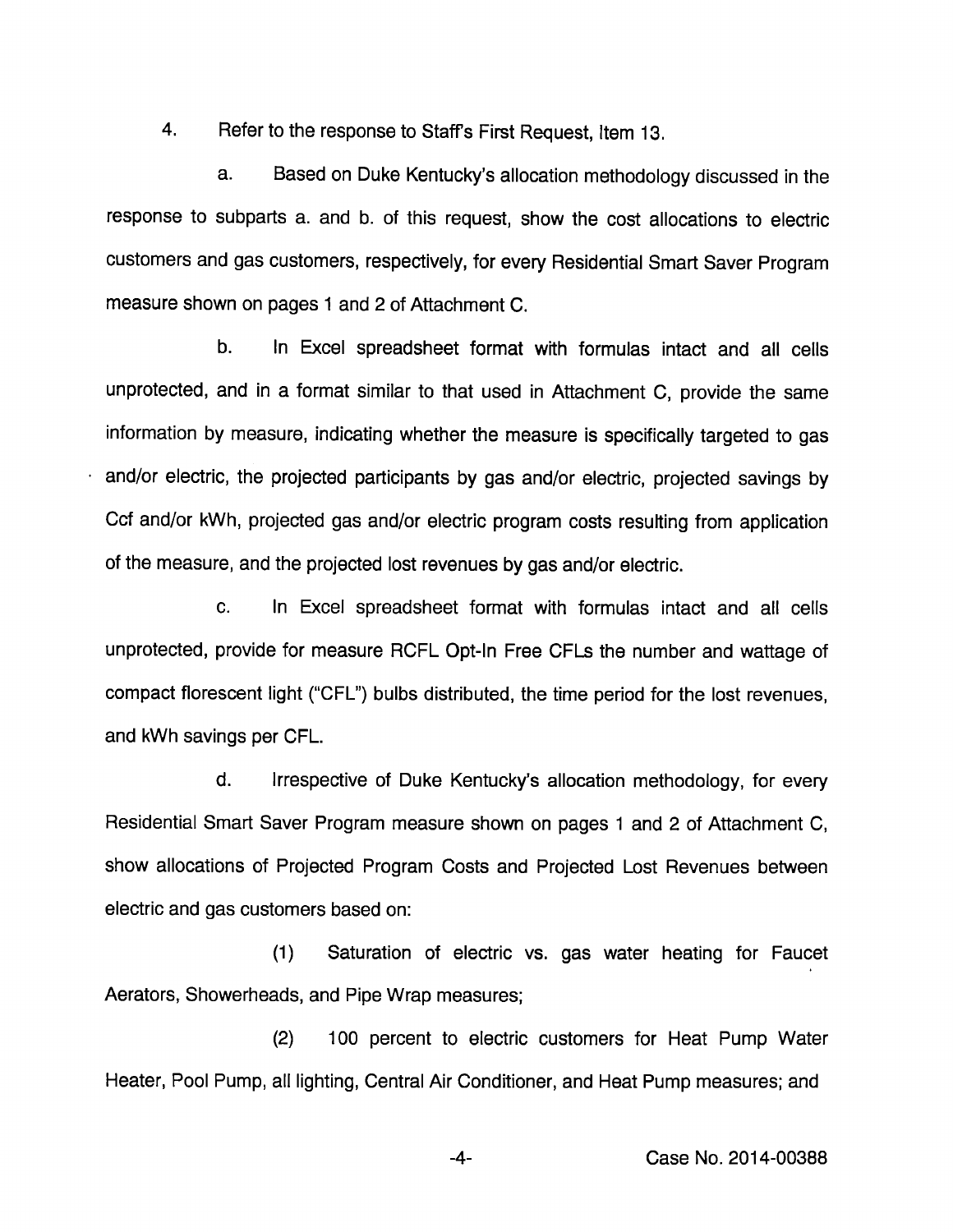(3) Saturation of electric vs. gas space heating for Duct insulation and Duct Sealing measures.

5. Refer to the response to Staffs First Request, Item 14. Provide in a similar format in an Excel spreadsheet, with formulas intact and all cells unprotected, the same information by RATEC and RATECODE including the average monthly usage for electric and gas.

6. a. Explain whether there are DSM programs in other Duke Energy, Inc. operating utilities for which costs and lost revenues are attributed to gas customers.

b. If so, provide the name of the operating utility or utilities, the allocation method used to assign costs and calculate rates for gas and electric customers, the resulting percentage breakdown of cost between gas and electric, and whether it is by DSM portfolio or program.

— Jeff Derouen Executive Director Public Service Commission P.O. Box 615 Frankfort, KY 40602

DATED FEB 13 2015

cc: Parties of Record